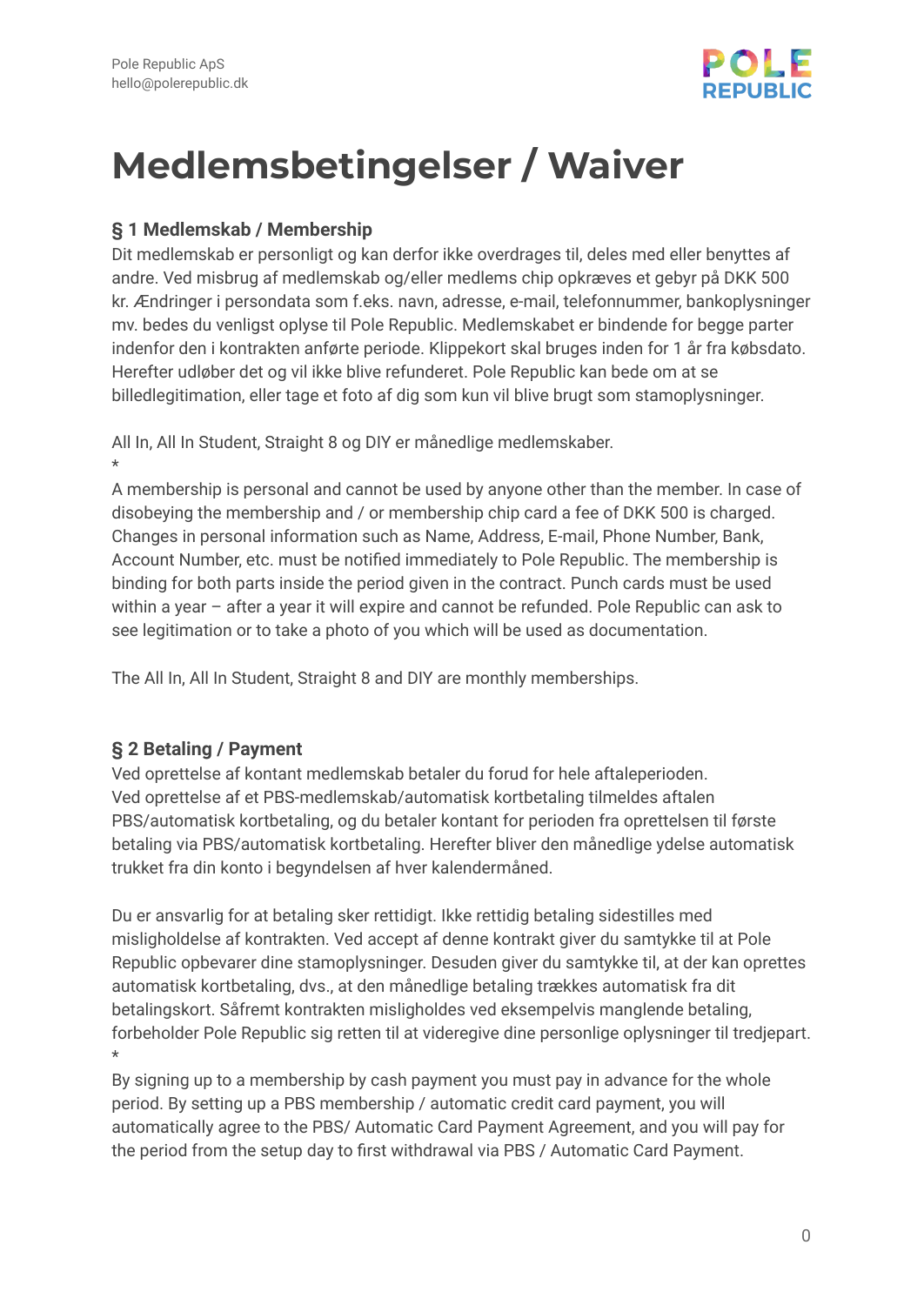

Hereafter, you will automatically be charged the full amount the first bank day in each calendar month.

You are responsible for payment in a timely manner. Late payment is considered as a lack in maintaining the contract. When signing up a contract you agree that Pole Republic keeps your information. In addition, you agree that automatic card payment is set up, which means the monthly payment will be automatically deducted from your payment card. In case of abuse of the contract or lack in payment Pole Republic reserves the right to pass on your personal information to the third part.

#### **§ 3 For sen betaling / Late Payment**

Betales den løbende ydelse ved et PBS medlemskab/automatisk kortbetaling ikke til den aftalte tid, udsendes en rykkerskrivelse til dig og der opkræves et rykkergebyr efter gældende takst pt. kr. 100,00. Hvis du ikke betaler senest 10 hverdage efter den angivne forfaldsdato, forfalder alle ydelser for den resterende del af minimumsperioden til øjeblikkelig betaling. Dit medlemskab spærres indtil restancen er udlignet. Udelukkelses perioden godtgøres ikke af Pole Republic.

\*

If the ongoing payment of a PBS membership / automatic card payment is not paid on the agreed time, a reminder will be sent to you and a fee will be charged at the current rate of DKK 100.00. If you do not pay within 10 business days after the due date, all services will be terminated for the remaining part of the period until immediate payment. Your membership will be suspended until the balance is settled. The exclusion period is not refunded by Pole Republic.

#### **§4 Varighed af medlemskab / Duration of memberships**

Ved PBS-aftale/automatisk kortbetaling er der tale om et løbende medlemskab, der fortsætter indtil det opsiges af en af parterne i henhold til stk. 5.

Et kontant medlemskab kan ikke opsiges, men slutter automatisk når den angivne periode udløber. Uanset årsag gives der hverken hel eller delvis refusion af forudbetalte kontante medlemskaber.

\*

By PBS agreement / automatic card payment, it is a continuous membership that continues until terminated by one of the two parties pursuant to paragraph 5. A cash membership cannot be terminated but ends automatically when the period expires. Regardless of the reason, there is no full or partial refund of prepaid cash memberships.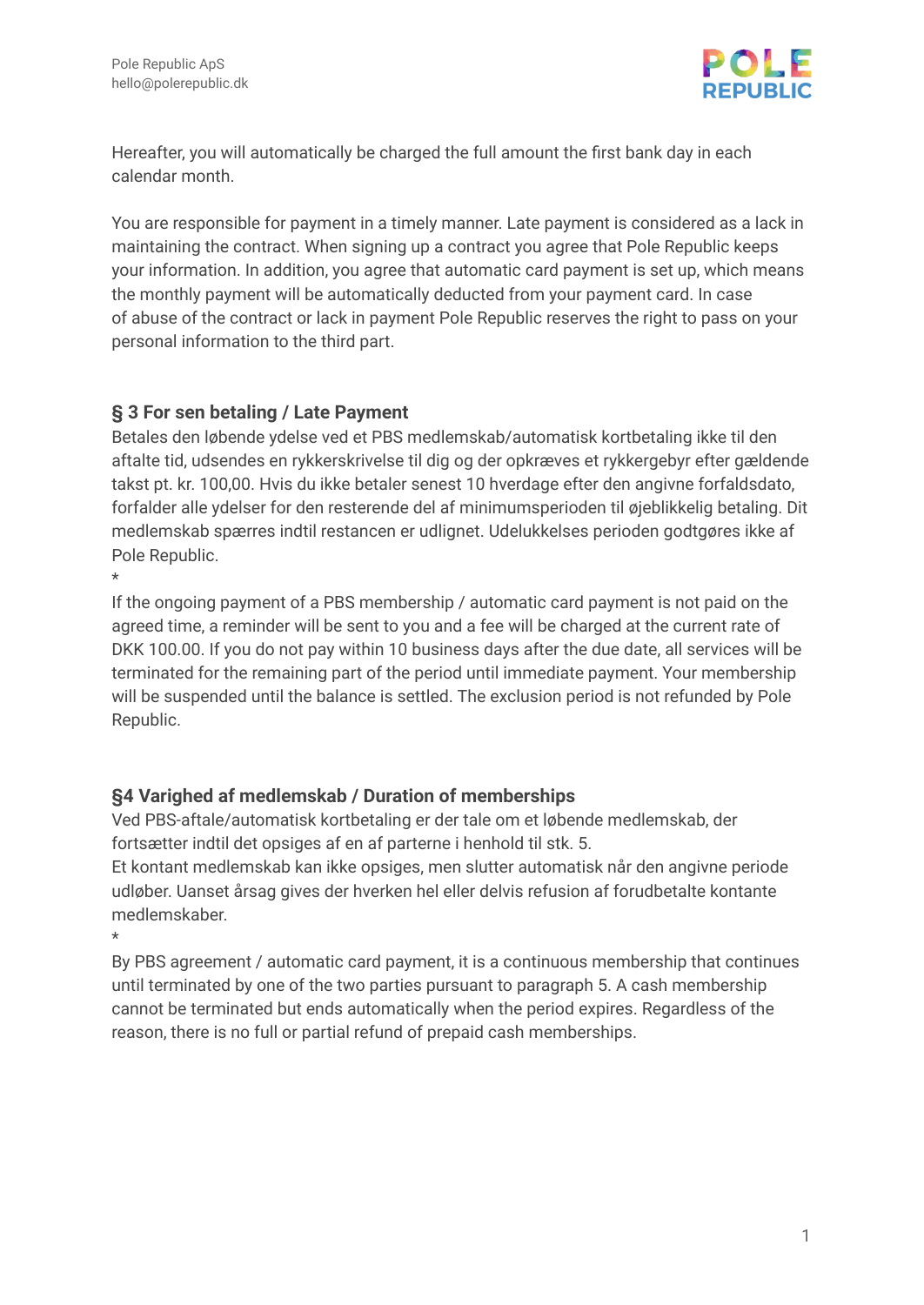

## **§5 Opsigelse / Termination**

Kontant medlemskab kan ikke afbrydes i den aftalte periode.

Opsigelsesfrist for PBS medlemskab/automatisk kortbetaling er løbende måned + 1 måned. Opsigelsen skal ske skriftligt til Pole Republic, på [hello@polerepublic.dk.](mailto:hello@polerepublic.dk) \*

Cash memberships cannot be terminated during the agreed period.

The termination of a PBS membership / automatic card payment is the remaining month + 1 month. The termination must happen in writing to Pole Republic on [hello@polerepulic.dk.](mailto:hello@polerepulic.dk)

# **§6 Ændringer i priser og medlemsvilkår / Changes in prices and waiver**

Pole Republic forbeholder sig ret til prisændringer. Sådanne vil blive varslet ved opslag i centeret og via e-mail (til de medlemmer, der har oplyst e-mail adresse) senest 45 dage før prisændringerne træder i kraft.

\*

\*

Pole Republic reserves the right to change the prices. Such will be notified by postings in the center and by email (to the members who have provided email address) within 45 days before the price changes enter into force.

#### **§7 Træning og ophold i centret / Training in the studio**

Pole Republic er vores alle sammens sted. Hjælp os med at holde det pænt og rent. Pole Republic er også røgfrit område, både inde og ude.

Al træning og ophold i Pole Republic foregår på eget ansvar. Dette gælder såvel medlemmer som gæster, der tager ophold i Pole Republic. Unge mellem 15 og 18 år samt umyndige må kun benytte Pole Republic´s faciliteter, hvis Pole Republic har modtaget en skriftlig tilladelse hertil fra pågældendes forældre eller værge. Børn under 15 år må ikke opholde sig i træningsområdet uden en voksen.

Under træning skal der altid anvendes anstændigt tøj der er beregnet til træning. Vi tolerere ikke bare bryster, baller eller høje hæle. Udstyr og faciliteter skal ryddes op efterhånden som træningen skrider frem. Mobiltelefoner skal være lydløse og bruges ikke under træningen, medmindre instruktøren godkender det.

Pole Republic is a place for everyone. Help us keep it clean and tidy. Pole Republic is also a non-smoking area, both inside and out.

All training and stay in Pole Republic takes place at your own risk. This applies to both members and guests who visit the Pole Republic. Young people between the age of 15 and 18 and emancipated persons may only use the facilities of the Pole Republic if the Pole Republic has received written permission from the parent or guardian of that person.

Children under the age of 15 must not stay in training areas without an adult.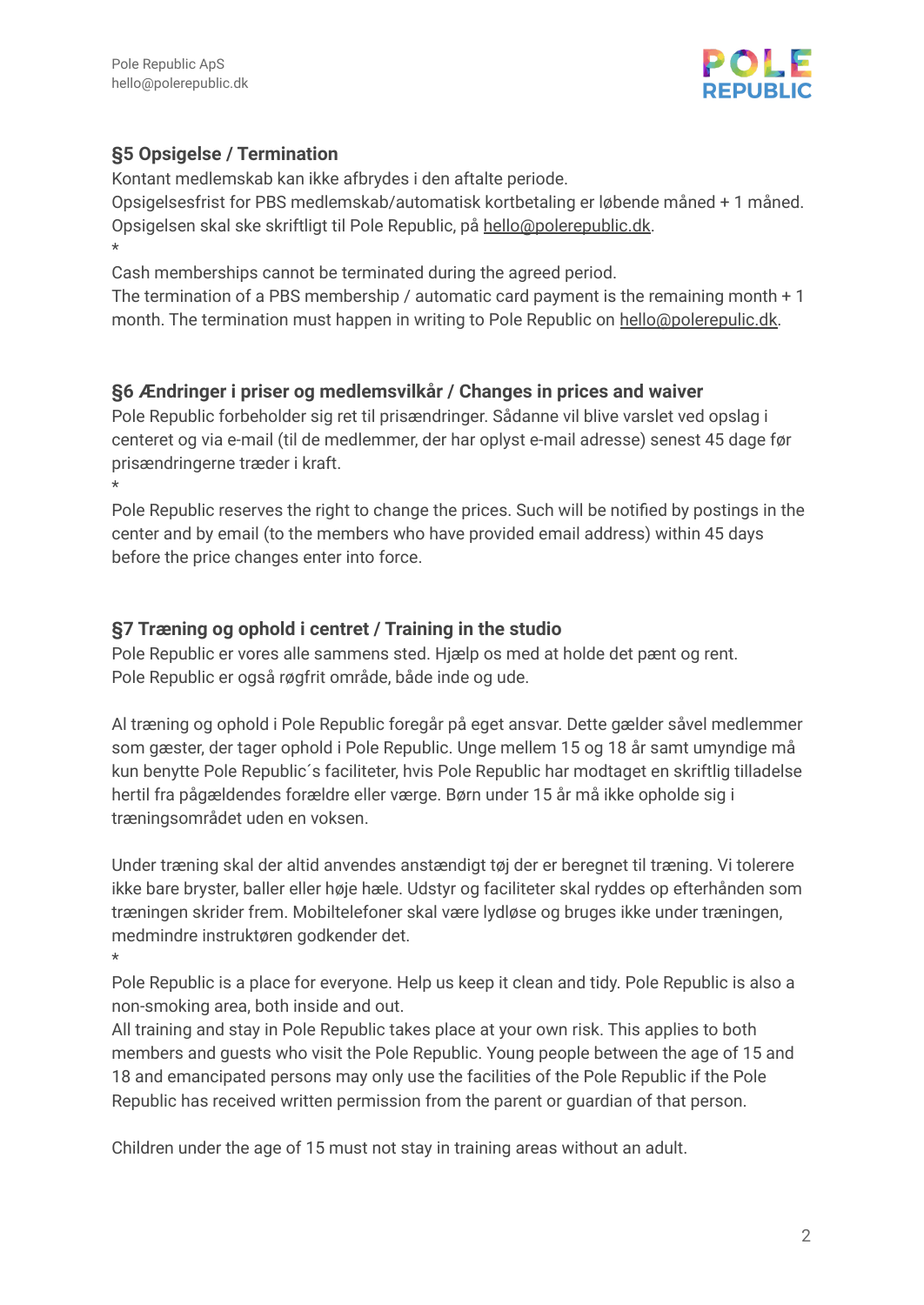

Pole Republic has a policy that allows no stilettos, heels or other exotic pole / aerial wear to be used in the studio. Equipment and facilities must be cleaned as the training progresses. Mobile phones must be silent and not used during training unless instructed by the instructor.

#### **§8 Misligholdelse af kontrakt / Breach of contract**

Både medlemmer og gæster forpligter sig til at overholde de fastsatte betingelser for ophold og benyttelse af redskaber mm., herunder overholdelse af ordensreglementet samt henvisninger fra personalet. Mangel på dette udgør en væsentlig misligholdelse af kontrakten. Såfremt et medlem optræder truende eller på anden måde generer andre medlemmer eller Pole Republic's ansatte, kan Pole Republic uden varsel bortvise medlemmet, og medlemskabet ophører øjeblikkeligt. Dette gælder ligeledes ved grove overtrædelser af medlemsvilkårene, såsom f.eks. doping eller udlån af medlemskab. \*

Both members and guests undertake to comply with the stipulated conditions for the stay and use of equipment, etc., including compliance with the rules of procedure and employee references. Lack of this constitutes breach of the contract. If a member acts threatening or otherwise bothering other members or the Pole Republic's employees, Pole Republic may without notice deny the member access and the membership terminates immediately. This also applies to gross violations of member conditions, such as doping or lending of membership.

#### **§ 9 Ændringer i hold m.v. / Changes in classes etc.**

Pole Republic forbeholder sig ret til ændringer i åbningstider, holdplaner, holdtider, instruktører og udbud af hold med 2 ugers varsel. Medlemmet er selv ansvarlig for at holde sig opdateret på skemaet som kan findes på [www.polerepublic.dk](http://www.polerepublic.dk). Desuden kan Pole Republic samme dag aflyse hold 3 timer før planlagt start, hvis der er mindre end 3 bookinger. Instruktøren kan altid ændres frem til holdets start uden at give besked. Er der sygdom i teamet og kan timerne ikke tages af en anden, kan timer blive aflyst. \*

Pole Republic reserves the right to change the opening hours, schedules, classes, instructors and the availability of classes with 2 weeks notice. The member is responsible for keeping up to date on the form, which can be found on [www.polerepublic.dk.](http://www.polerepublic.dk) In addition, Pole Republic may cancel the classes 3 hours before scheduled start if there are less than 3 bookings. The instructor can always be changed until the class starts without giving notice. If there is illness in the team and the classes can't be substituted by another, classes can be canceled.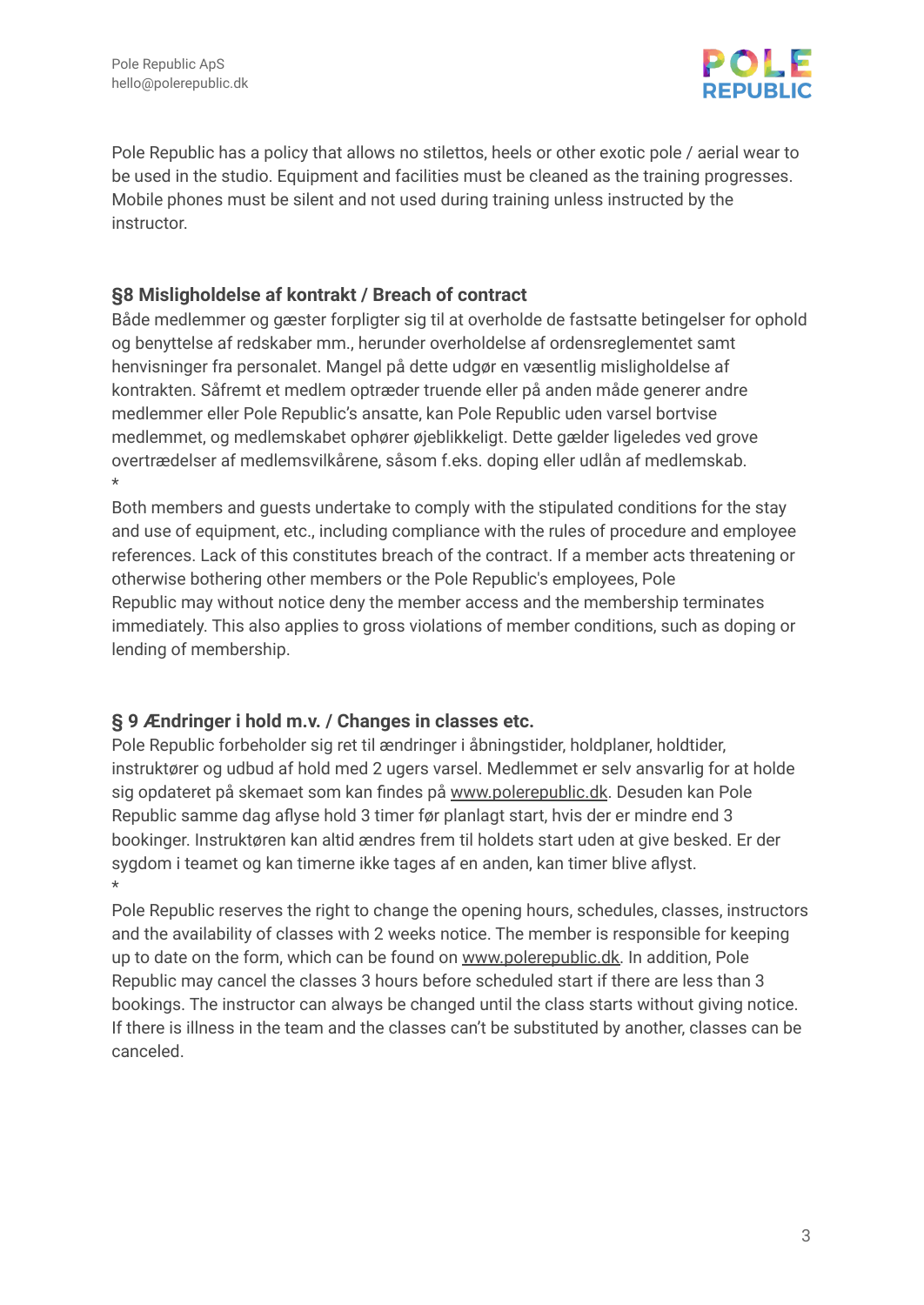

#### **§ 10 Helbredstilstand og personskade / Health and personal injury**

Al træning sker på eget ansvar. Du er selv ansvarlig for at være i den helbredstilstand, der tillader deltagelse i aktiviteter hos Pole Republic. Pole Republic tager ikke ansvar for personskader på et medlem som følge af ulykker, forkert træning eller andre besøgendes handlinger eller mangelfulde handlinger. Der gives ikke garanti for vægttab. \*

All training is done at your own risk. You are responsible for being in the state of health that allows participation in activities of Pole Republic. Pole Republic does not accept liability for injury to a member as a result of accidents, incorrect training or other visitors' actions or inadequate actions. Weight loss is not guaranteed.

#### **§11 Værdigenstande / Valuables**

Pole Republic bærer ikke noget ansvar for tab på grund af tyveri eller tingskade, ej heller ved tyveri fra skabe. Nøglerne til låse skabene må aldrig forlade Pole Republic. \*

Pole Republic is not responsible for loss due to theft or property damage, nor theft from lockers. The keys to the lockers must never leave the Pole Republic.

# **§ 12 Personoplysninger + Informationer + Nyheder / Personal information + informations + news**

Ved indmeldelsen giver du lov til at Pole Republic må behandle og opbevare oplysninger om dig samt kontakte dig telefonisk, og løbende kan sende nyheder og information pr. e-mail og SMS. Denne service kan fravælges ved skriftlig meddelelse til Pole Republic. \*

By signing up, you allow Pole Republic to process and keep information about you, as well as contact you by telephone, and we can send news and information on a regular basis by email and SMS. This service may be deselected by written notification to Pole Republic.

#### **§ 13 Afbud til holdtræning / Cancellation of classes**

Har du brug for at melde afbud til et hold skal det ske senest 3 timer før holdstart. Er der tale om et morgenhold, skal afbud ske senest aftenen før inden kl. 20. Husk også at slette dig fra evt. venteliste inden for samme frister, hvis du ikke længere ønsker at deltage på holdet. Afmelding til holdtræning skal gøres igennem app, eller medlemsside hvor medlemmet også booker sig på timen. Glemmer du at melde afbud er gebyret ved PBS-kort/ automatisk kortbetaling kr. 35 og ved klippekort mister du 1 klip. \*

If you need to cancel a class it must be done within 3 hours before the class starts. In the case of a morning class, cancellation must be made no later than the night before 8 pm. Remember to delete yourself from any waiting lists within the same deadlines if you no longer wish to participate in the class. Signing up for class training must be done through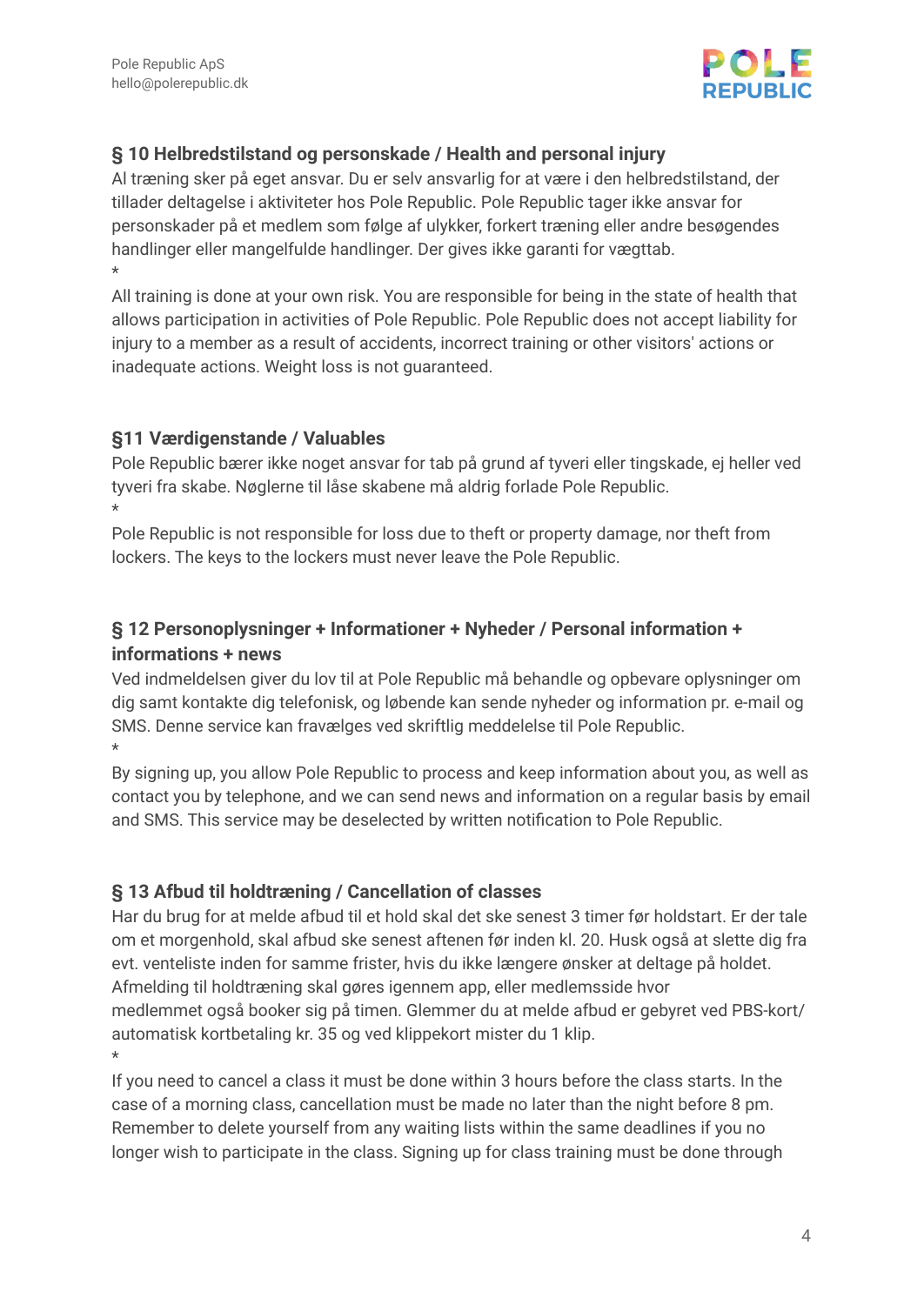

the app or the members page. Do you forget to cancel, the cancellation fee for a PBS card / automatic card payment is DKK 35 and for punch card you will lose 1 credit.

## **§ 14 Fremmøde / Check in / Chip**

Fremmøde skal ske senest 5 minutter før timens start, ellers kan pladsen blive givet til videre til medlemmer på venteliste. Hvis du kommer senere end 5 minutter for sent, bliver du pålagt et gebyr på 35 kr. Du er selv ansvarlig for at checke dig ind i chip scanneren ved hoveddøren. Checker du ikke ind, bliver du noteret som udeblevet og et gebyr på 35 kr. vil blive pålagt.

Din chip er personlig og må ikke udleveres til andre. Mister du din chip, skal det straks meddeles til Pole Republic. En ny chip udstede mod betaling af 100 kr. \*

Check in to a class must take place no later than 5 minutes before the start of the class, otherwise the spot can be passed on to members on the waiting list. If you are more than 5 minutes late you will be charged a fee of 35 kr. You are responsible for the check in with the chip scanner at the front door. If you do not check in, you will be noted as unattend and a fine of 35 kr. will be charged.

Your chip is personal and can't be handed to others. If you lose the chip, you should immediately notify Pole Republic. A new chip will be issued with a charge of 100 kr.

#### **§ 15 Venteliste / Waiting List**

Står du på venteliste og der bliver plads til dig, vil vi kontakte dig senest 3 timer før holdstart. Er det et morgenhold, vil du få besked aftenen før senest kl. 21.30. Husk at slette dig fra evt. venteliste, hvis du ikke længere ønsker at deltage på holdet. Hvis du får plads, men ikke ønsker at deltage, vil det blive betragtet som for sent afbud. \*

If you are on a waiting list and there is a free spot for you, we will contact you no later than 3 hours before class starts. If it's a morning class, you will be notified the evening before 9.30 pm. Remember to delete yourself from any waiting list if you no longer want to join the class. If you get a spot but do not want to attend, it will be considered as late cancellation.

#### **§ 16 Pauseperioder / Pause**

Medlemskabet kan mod et gebyr på 50 kr. sættes i bero, dog minimum 2 uger pr. gang og maksimalt i en periode af tre måneder pr. år. Medlemskabet kan sættes på pause ved at logge ind på ens medlemskonto eller ved henvendelse til Pole Republic. I tvivlstilfælde skal medlemmet kunne bevise, at der uomtvisteligt er sket en pause med dato og kvittering fra studiet. Et medlemskab starter automatisk, når pauseperioden udløber. /

Memberships can be paused for a fee of 50 kr., but minimum 2 weeks per time and maximum 3 months per year. The membership can be paused from the membership page or